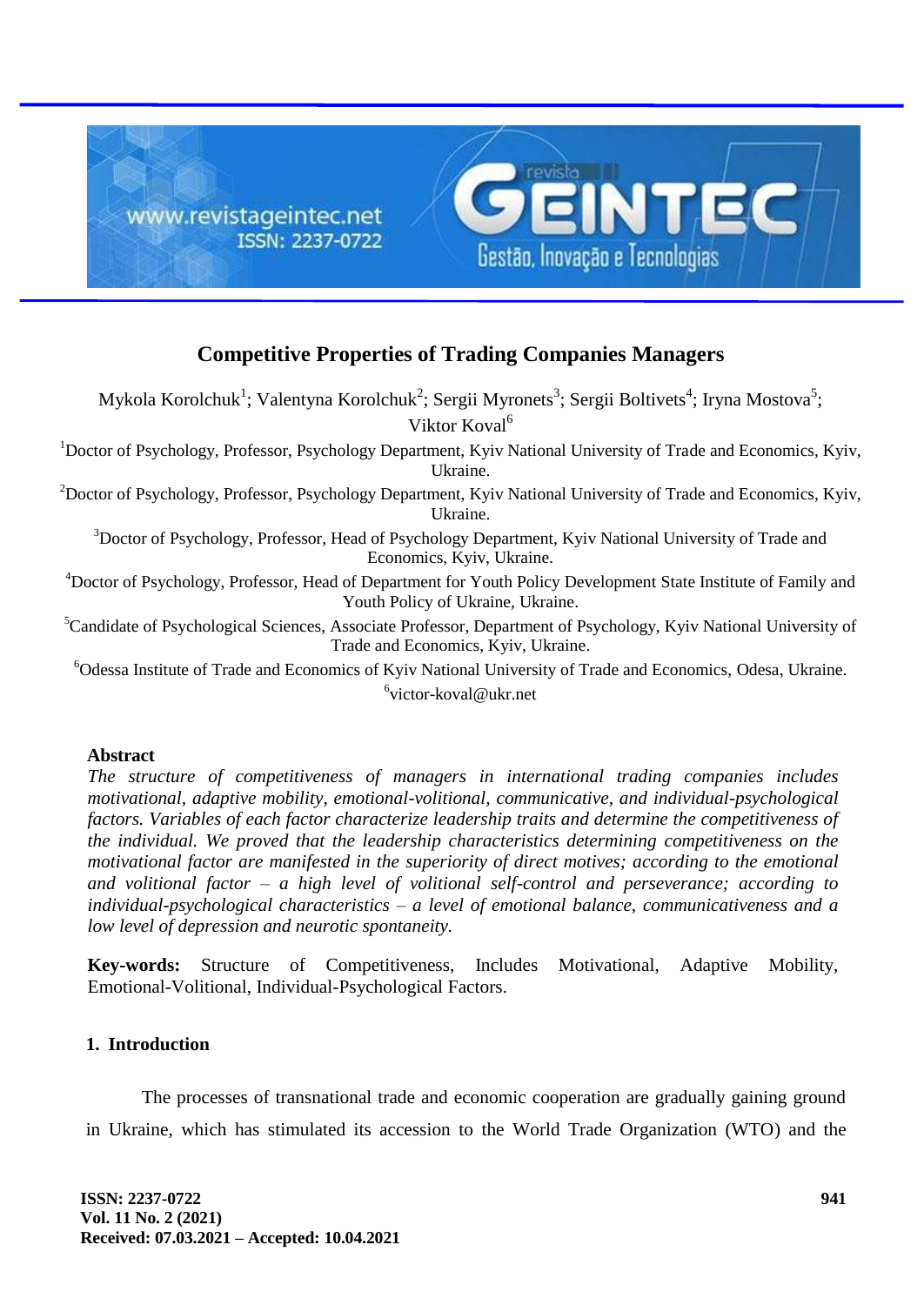Association Agreement with the European Union. Nowadays, there is a growing number of companies, including Ukrainian companies, seeking to enter the international markets. In the conditions of the increasing influence of external and internal factors, there is an aggravation of economic and socio-psychological problems, intensification of crisis phenomena, an increase of competition in national and world trade. The requirements increase for quality of personnel potential for each manager which necessitates scientific research to study the psychological features of leadership and competitiveness of professionals.

The analysis of existing official and scientific publications shows significant scientific and methodological gaps in the recruitment process for international companies, inconsistency with the requirements of the employer to the level of qualification of foreign and domestic personnel. Therefore, it is necessary to explore leadership qualities as a basis for competitiveness for the positions of managers in international trading companies (ITCs).

#### **2. Results Analysis of Recent Publications**

Analysis of foreign sources shows the specificity of scientific approaches to the study of Competitiveness and leadership personality traits. Thus, the dynamic model of the social and comparative concept of competitiveness research is based on two main factors - individual and situational, which can increase competitiveness on various indicators, including leadership qualities (Gibbons and Buunk 1999).

There are other views on the study of competitiveness (M. Stephen, I. Garcia, A. Tor, R. Gonzalez).

The current socio-economic conditions lead to new models of leadership that reflect risks, complexity, dynamism, and constant changes in trade and economic interactions (Blank, 1995; Meneghetti, 2004; Bussotti, 2019). V. Lamanauskas (2017) points out the special importance of education in this leadership.

Thus, according to the data about leadership studies, there have been formed three main approaches: the approach from the perspective of leadership (this is traditional, the first approach, which predicted the existence of a unique set of qualities of the person born with, also attributes such qualities as intelligence, education, attractive appearance, initiative, confidence, etc. This approach was the impetus for the development of other concepts: an approach from the perspective of leadership behavior (it was concluded that a leader can be educated); situational approach to the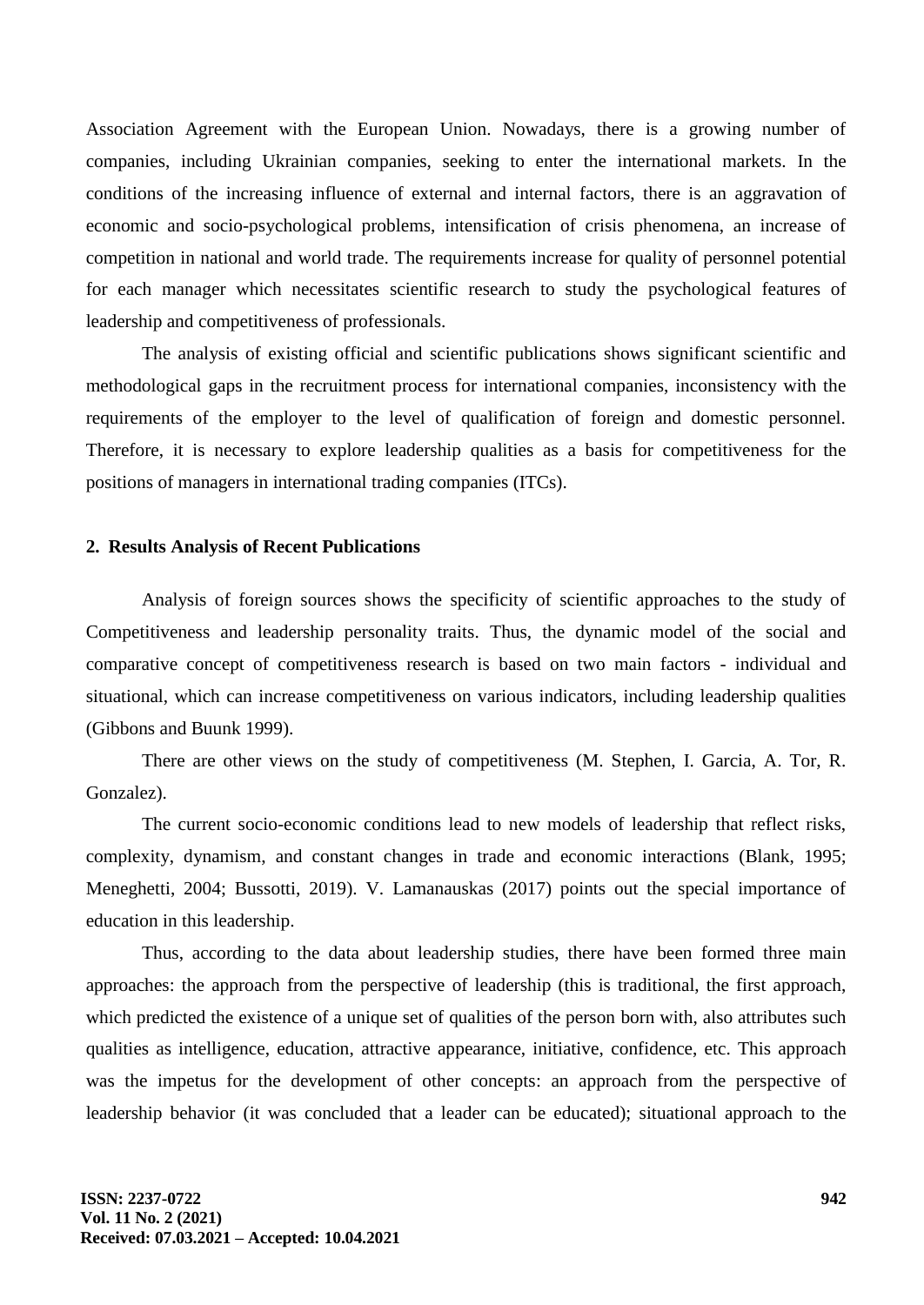perspective of leadership (states that situational factors play a decisive role in leadership effectiveness but this not exclude the importance of personal and behavioral characteristics).

#### **3. Research Methods, Procedure, Participants**

The methods of theoretical and empirical research are used in the study. *Theoretical*: analysis, systematization, and generalization of scientific approaches to the researched problem. *Empirical*: ascertaining research; psychodiagnostic methods: "Entrepreneurship motives" (Karamushka and Khudyakova 2011). The emotional-volitional component was studied by using the following methods: "Test questionnaire of the study of volitional self-regulation" (Korolchuk and Kraineuk 2012); the communicative sphere was researched with the help of the methodology: "Study of characteristic tendencies in interaction with others T. Leary"; the individual-psychological component of the surveyed was studied by the method: "Freiburg multifactor questionnaire" (Bodrov 2003).

Organizational work has been performed in three stages: the first - theoretical, the second - empirical, the third - the final. The total number of surveyed – 135 persons, including 25 experts and 110 candidates for ITC managerial positions.

### **4. Research Results**

According to the results of factor and correlation analysis, 5 factors determine the level of competitiveness of managers in ITC: motivational, adaptive mobility, emotional-volitional, communicative, and individual-psychological. Based on the model of empirical research, the results of the analysis of the surveyed are presented, which are obtained by appropriate methods that reveal the content of each component.

The motivational component of the group of candidates for the positions of managers (hereinafter candidates) and top executives of international trade campaigns (ITC), as experts, were studied by the method "Entrepreneurship Motives".

The freedom and belonging motives are set in candidates at  $15.09 \pm 1.27$  p. At the same time, this indicator is significantly higher in experts than in the group of candidates (by 1.2 p. at  $p \le 0.05$ ). Thus, it has been found in the group of experts that the motive for freedom and belonging is fixed within the high level of interpretative criteria of this methodology, and is significantly lower in the group of candidates and is at the level of average evaluation criteria, which is less favourable for the competitiveness in the labor market.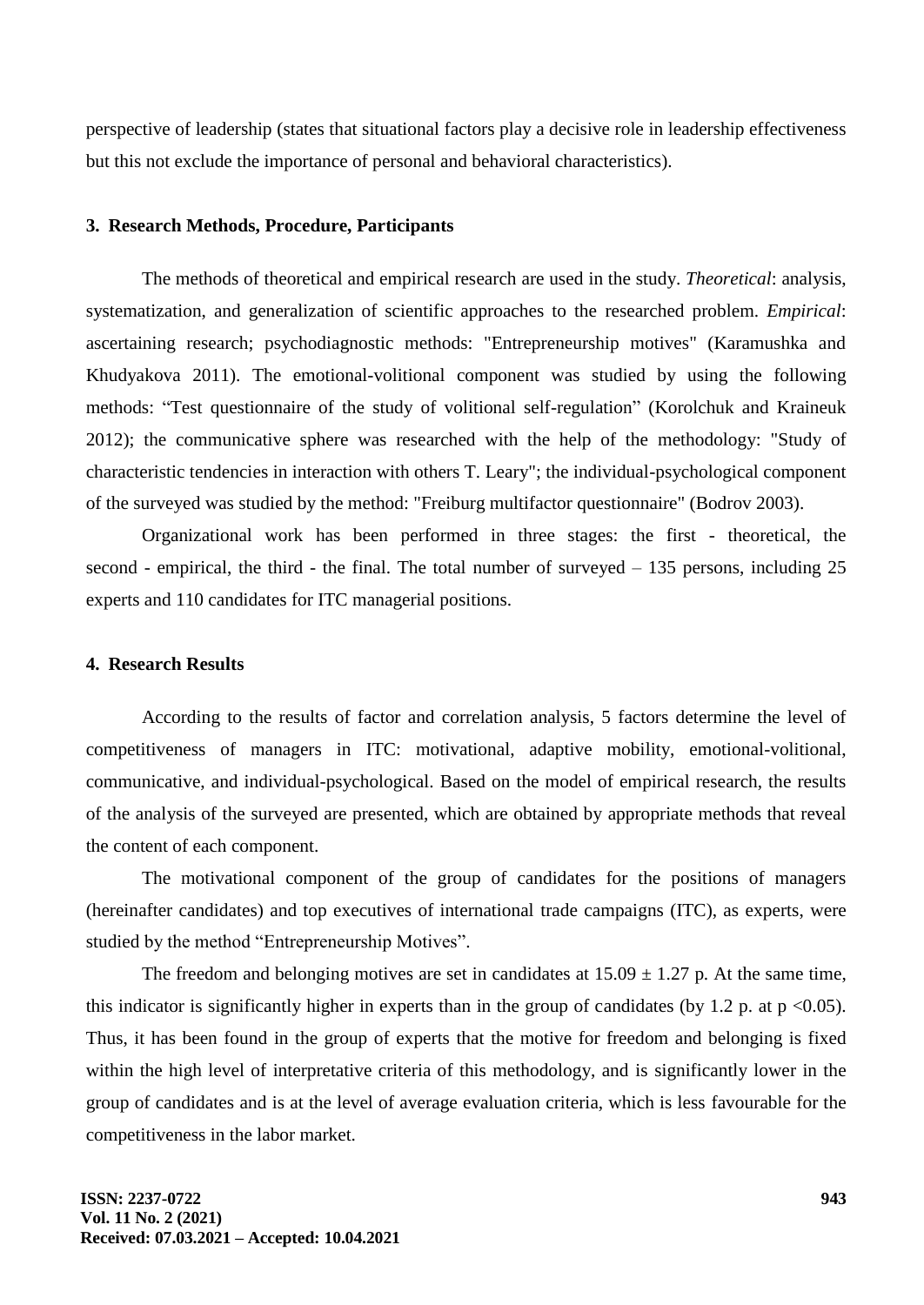The group of experts, which is 3.01 p. outperform the same indicator in candidates ( $p < 0.05$ ), and this indicates the need to develop such important leadership characteristics that contribute to the effectiveness of the surveyed. The motives for innovation and risk were the least pronounced in the group of candidates -  $13,96 \pm 1,69$  (p < 0.05) (Table 1).

In the group of experts, as experienced professionals, all the direct motivational components to their professional activities are pronounced on the high-level compared to candidates (Table 1).

| <b>Groups of motives</b>                           | <b>Group of candidates</b> | <b>Group of experts</b> |  |
|----------------------------------------------------|----------------------------|-------------------------|--|
| <b>Direct motivational components</b>              |                            |                         |  |
| Motives of commercial success                      | $17,01 \pm 2,09$           | $19,12\pm1,19*$         |  |
| The freedom and belonging motives                  | $15,09 \pm 1,27$           | $16,29 \pm 1,12^*$      |  |
| Initiative and activity motives                    | $14,35 \pm 1,54$           | $17,74 \pm 1,96*$       |  |
| The motives for innovation and risk                | $13,96 \pm 1,69$           | $17,06 \pm 0.9*$        |  |
| The indirect motives                               |                            |                         |  |
| Self-realization motive                            | $17,18\pm1,9$              | $15,68\pm1,65*$         |  |
| Respect and self-esteem motives                    | $14,85 \pm 1,39$           | $15,43\pm1,96*$         |  |
| The motives of social contacts and group belonging | $14,09 \pm 1,2$            | $15,01\pm0,95$          |  |
| Compulsion motive                                  | $17,06\pm0.89$             | $6,82\pm1,24*$          |  |

Table 1- The Results of the Study According to the Method "Entrepreneurship Motives"

Note  $*$  - the significance of differences at  $p < 0.05$ 

At the same time, it should be noted that the rate for commercial success in both groups is within the high evaluation criteria.

Regarding the indirect motives of the surveyed, it is found that their level in the group of candidates is more pronounced than the direct motives. The self-realization indicators in the group of candidates are observed at the level of  $17.18 \pm 1.9$  p. and for the experts, this figure is in the range of 15.68  $\pm$  1.65 p., which is 1.5 p. below (p <0.05). The self-realization motive in the group of experts is fixed on the average interpretive data, which indicates a sufficient level of self-realization in representatives of this group.

The indicators of respect and self-esteem motives for both groups are observed within the mean values (10-16 p.), (in experts it is defined at the level of  $15.43 \pm 1.96$  p., and in the candidates -  $14,85 \pm 1,39$  p. (p<0.05).

The compulsion motive was the most significant in the group of candidates and is observed at  $17.06 \pm 0.89$  p. At the same time, the compulsion motive in the group of experts turned out to be two and a half times lesser than in candidates ( $p < 0.05$ ).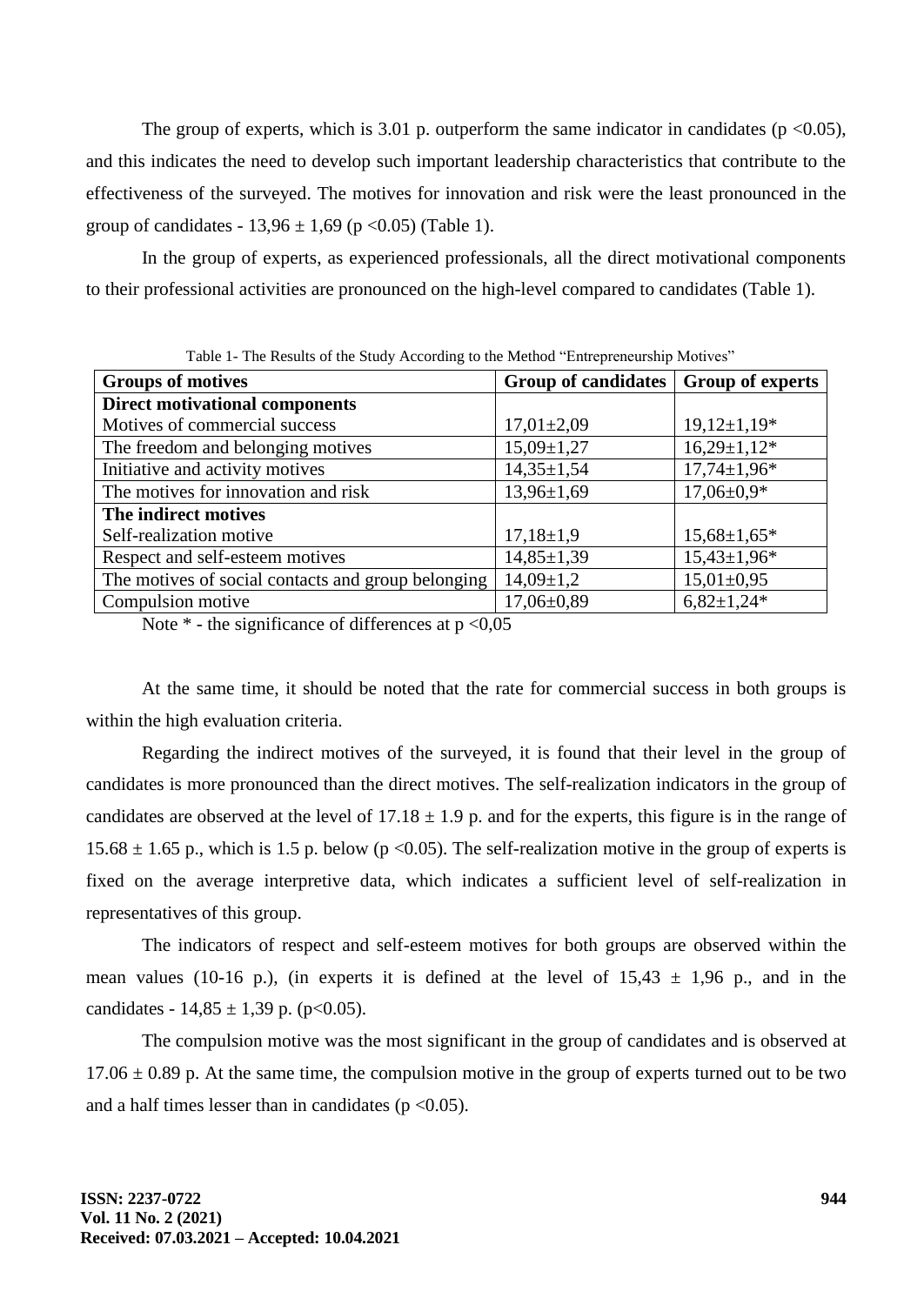Thus, in the competitiveness structure of managers in ITC the mediated motives have proven to be the most important for career aspirants. They were the least significant among the experts who have already taken their leadership positions, and this testifies to the importance of leadership characteristics in the structure of the efficiency of the surveyed.

Based on the results obtained, we consider differences in the hierarchy of motives of candidates and experts as leadership characteristics of the competitiveness of managers in ITC. The motive for commercial success was found to be high in both groups, although it was 2.11 p. higher for experts (at  $p \le 0.05$ ). This indicates the desire of surveyed to provide a secure financial status for themselves and loved ones, to achieve wealth, comfort, and to be competitive in the labor market.

The motives behind this trend are those that have proved to be leading in achieving certain leadership positions in the structure of competitiveness. We consider the motives for commercial success as dominant, subordinating to other motives, functional and intellectual potential of the individual.

Thus, according to the results of our study, it has been established that the material motives are the sign of leadership qualities for managers of ITC that contribute to the efficiency of competitiveness.

It is determined that in the group of experts among the immediate motives of the second position were initiative and activity motives which characterize their leadership positions according to the desire to actively and cognitively express themselves, to feel the results of their work, and the desire for competitiveness.

The third position according to the hierarchy of motives in the group of experts is that of innovation and risk. This indicates that innovations from experienced professionals remain high and the risks are minimized.

The freedom and belonging motives in the group of experts are fixed on the fourth position among the direct motives. Such specialists reach a high level of efficiency because the motives of freedom and independence contribute to their successful leadership as for the free choice of directions and methods of work, the desire not to be dependable on their leaders and to plan their time and make important decisions independently.

Among indirect motives in the group of experts– the first position (according to the hierarchy of motives) is ranked to the self-regulatory motives (which take the 5th position in the overall ranking of motives hierarchy). This enables managers of this level to unleash their creativity, to solve interesting, effective, and useful tasks for the company and society.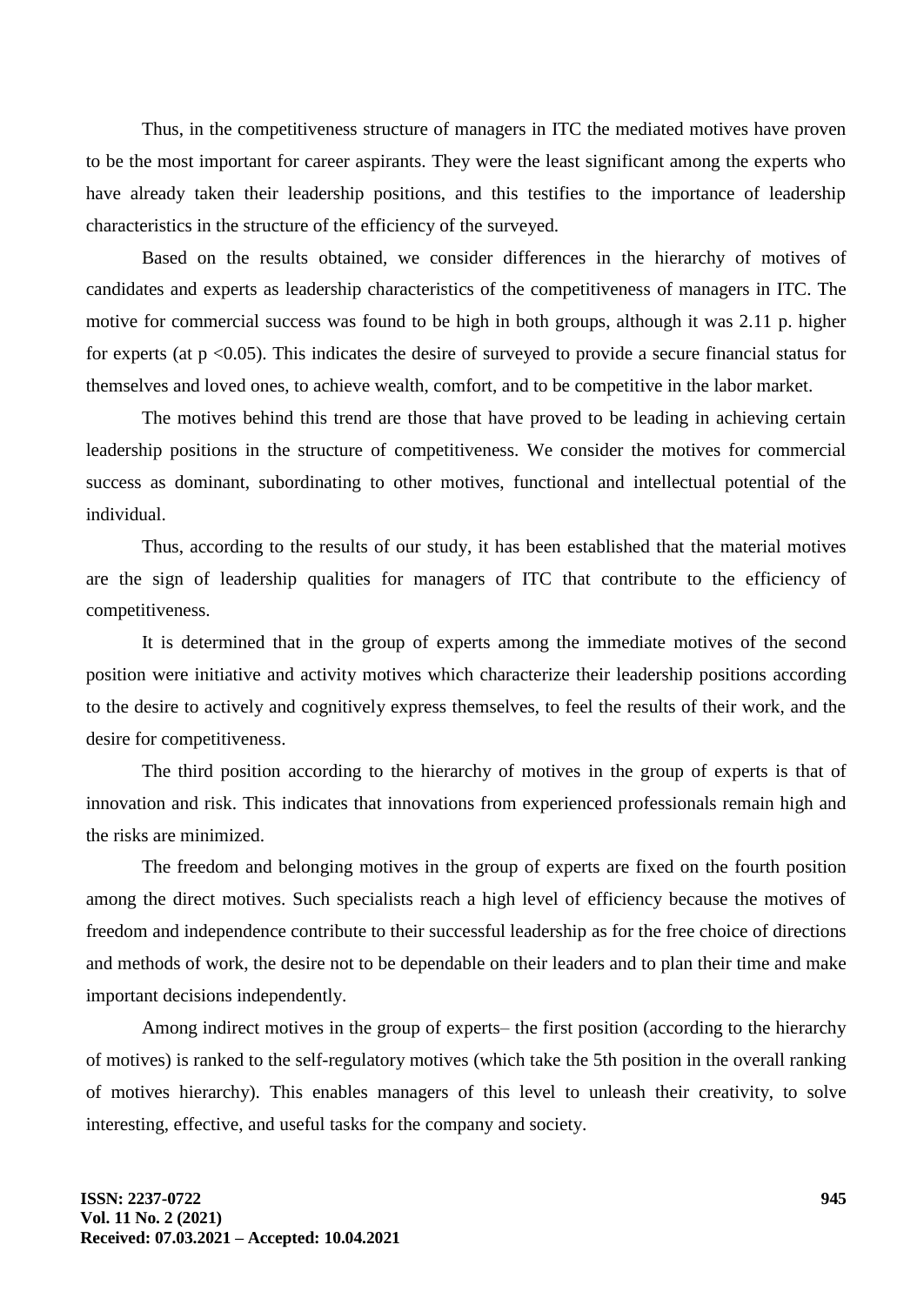The sixth position in the hierarchy of motives is taken by the motives of social contacts and group belonging, which indicates the desire of the respondents to interact with interesting and useful people, to form a positive social and psychological climate in the team, and the desire to be in the social environment that they respect.

The motives of respect and self-esteem in the group of experts have taken the seventh position, which characterizes such leaders according to their desire to find their inner comfort and to lead people to achieve their goals.

And at the last place, with the lowest level of the indicator, there are motives of compulsion. That is, a small number of managers have been forced to choose this activity due to external circumstances, and on the other hand, a significant influence here may play the desire to take advantage of career opportunities.

The hierarchy of entrepreneurial motives for candidates for the positions of managers. Thus, for candidates for the positions of managers in ITC, their competitiveness first of all is determined by leadership positions based on commercial success, freedom, independence, and self-realization.

To a certain extent, the level of leadership characteristics and efficiency is lowered by a high rating of compulsion and lower ratings of such directly important motives as initiative and activity and innovation and risk.

Thus, considering the leadership properties of motivation as the basis of competitiveness, the following is established:

- 1. High level of direct motives in the group of experts which, according to the hierarchy of motives, take the first rating values (commercial success, initiative and activity, innovation and risk, freedom and belonging) and determine the leading positions of competitiveness of managers in ITC.
- 2. For experienced ITC managers, along with commercial success, their experience and professionalism become important together with positive realization of innovations with less risk in the conditions of freedom and independence and a sufficient level of social contacts together with belonging to the relevant social environment. At the same time, they are practically not guided by motives of compulsion.
- 3. For candidates for positions of managers in ITC, along with a high rating of motives of commercial success, freedom and independence, more indirect motives are inherent such as self-realization, compulsion, with lower indicators of initiative and activity of innovation and risk. This negatively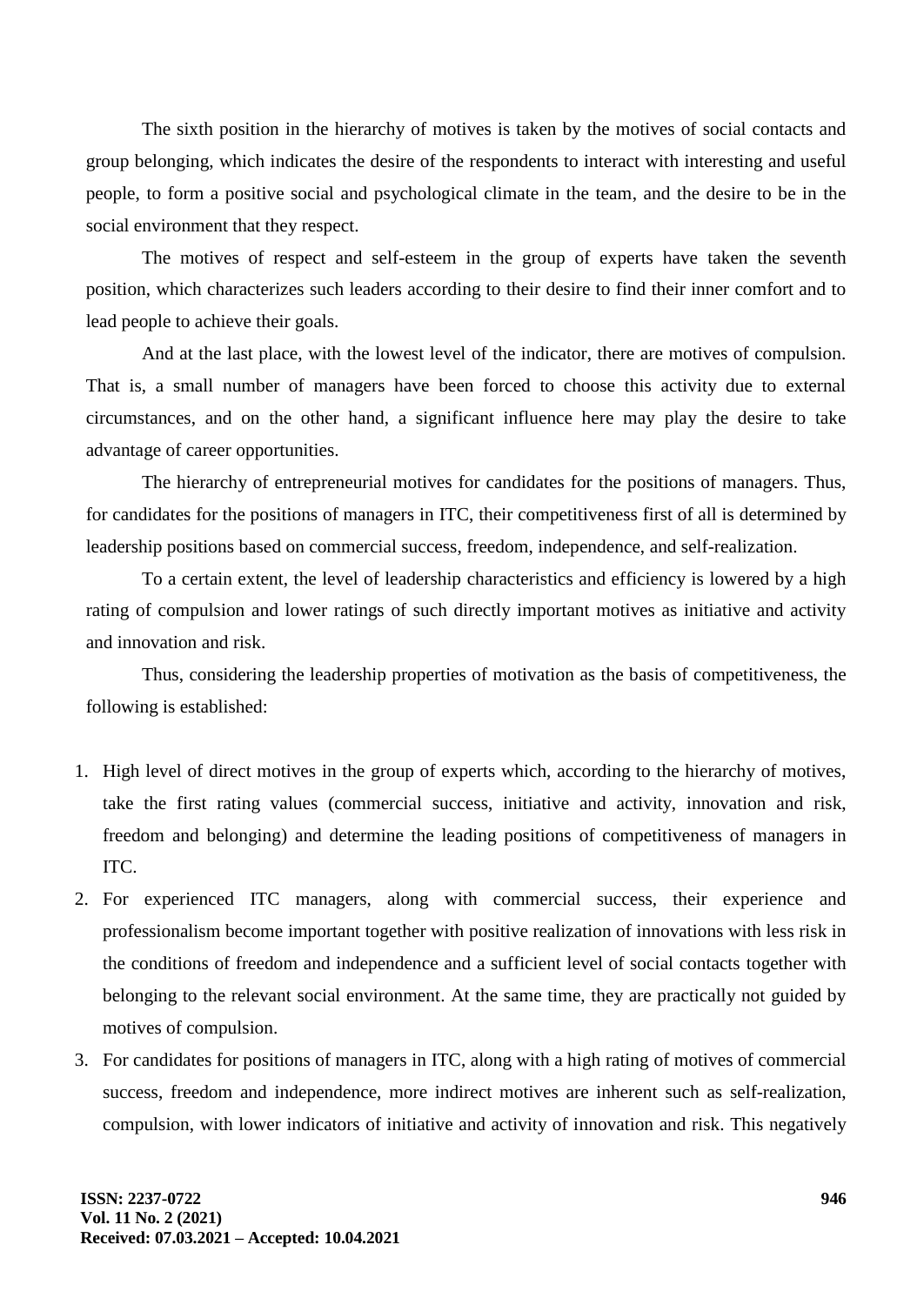influences the leadership characteristics of candidates for managerial positions in ITC and to a certain extent reduce their competitive ability.

In terms of professional activity, the indicators of adaptive mobility are essential in the competitiveness structure of leadership characteristics of managers. Individuals who are found within this range (30-40 p.) are easily adaptable to change; they have leadership and professional competencies that help them make quick decisions and make innovative changes.

In an empirical study, we found that the level of adaptive mobility in the structure of leadership characteristics of competitiveness was most pronounced among experts - at the level 36.8  $± 1.83$  p.

At the same time, it was found in the group of candidates that adaptation mobility indicators were at the level 41.4  $\pm$  2.9p. For such individuals the following leadership characteristics are inherent: they are always ready for experimentation, love risk, and for the sake of thrill they are ready to change companies, image, and place of residence. Their life is a whirlwind of plans, projects, and various adventures. However, the inability to prioritize within the time frames makes take-offs, successes, and failures.

Generalizing the analysis of the results of adaptation mobility in the structure of leadership properties of competitiveness of managers, it was found in the group of experts that the most pronounced professionally significant indicators of leadership were the ability to easily switch to change and adapt to new circumstances, interest and inclination to innovative transformations, the ability to take responsibility, a tendency to withstand destabilizing influences, a focus on winning, which logically causes a high level of competitor capacity.

At the same time, it was proved that the highest level of indicators of adaptation mobility  $(41.4 \pm 2.9 \text{ p.})$ , was recorded in the candidate survey, which led to a high level of adaptation mobility, but such leadership features reduce the level of competitiveness. For such candidates typical are a willingness to experiment, a risk for the thrill, they have too high mobility, they often change cities, companies, and image and very often they act haphazardly and impulsively.

The peculiarities of the emotional and volitional sphere in the structure of leadership characteristics of competitiveness of the managers in ITC were studied using the research of indicators of the methodology aimed at the detection of volitional self-regulation. It has been found that volitional self-regulation, volitional self-control, perseverance, and self-control by factor weight in the structural mechanism of competitive leadership characteristics are crucial.

Thus, the obtained results of surveys according to this method indicate that the peculiarity of manifestation of separate indicators in the group of experts is a high level of self-control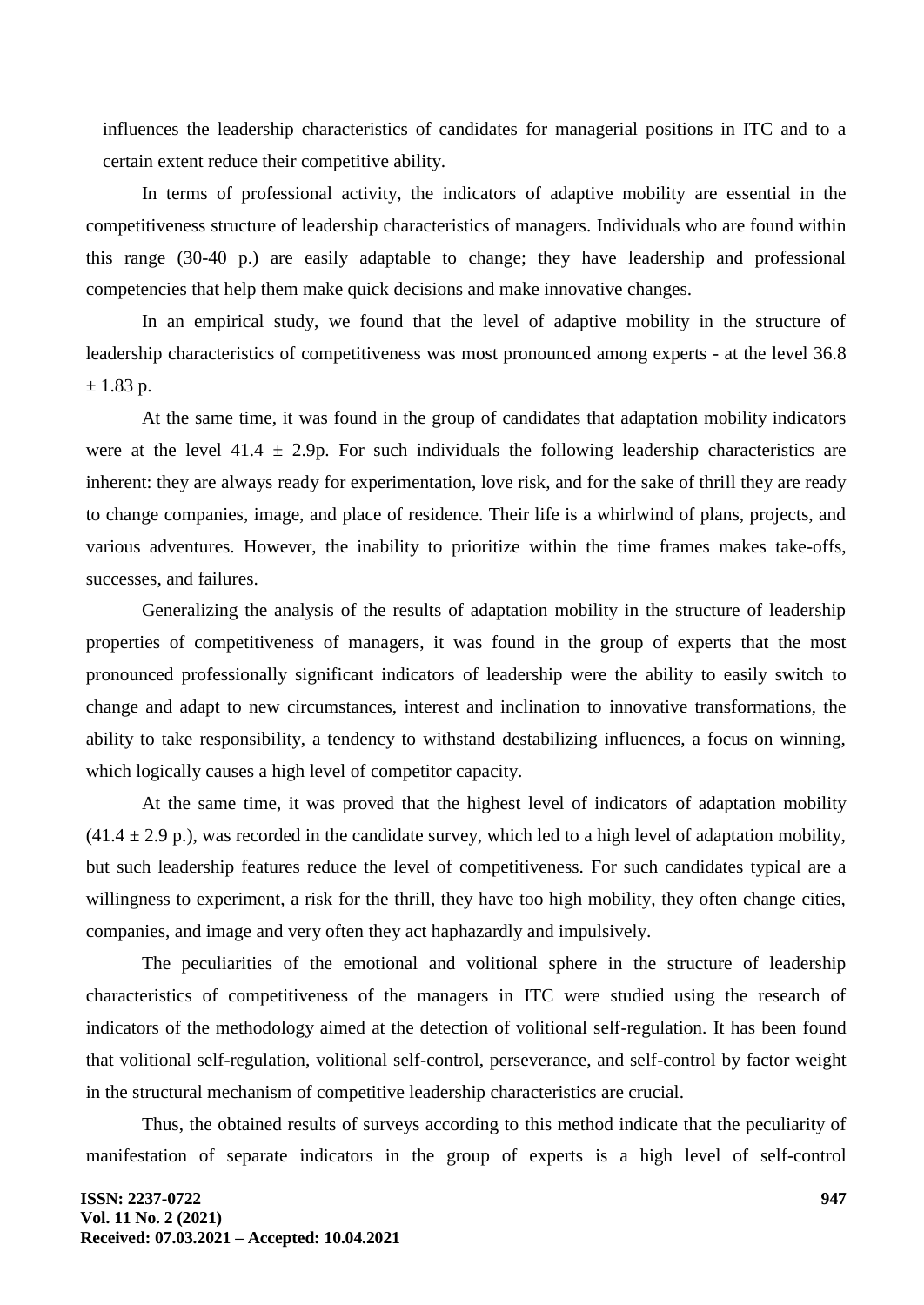$(14.7 \pm 0.8 \text{ p.})$ , persistence  $(10.8 \pm 1.0 \text{ p.})$ , and self-confidence  $(8.5 \pm 0.8 \text{ p.})$ . Such level of volitional self-control characterizes experts as emotionally resilient, self-confident, with a high level of activity and a level of self-control (Table 2).

| <b>Test scales</b>                             | Group of candidates   Group of experts |                 |
|------------------------------------------------|----------------------------------------|-----------------|
| Volitional self-control $\vert$ 12,7 $\pm$ 1.2 |                                        | $14,7 \pm 0.8*$ |
| Persistance                                    | $9.0 \pm 0.4$                          | $10,8{\pm}1,0*$ |
| Self-control                                   | $7.1 + 1.3$                            | $8.5 \pm 0.8*$  |

Table 2- The Results of the Study According to the Method "Test Questionnaire of Volitional Self-regulation"

Note  $*$  - the significance of differences at  $p < 0.05$ 

At the same time, the group of candidates obtained at higher than average level of all three indicators of volitional self-control (12.7  $\pm$  1.2 p.), persistence (9.0  $\pm$  0.4 p.), and self-control  $(7.1 \pm 1.3 \text{ p.}).$ 

The level of persistence, although most pronounced in the experts, but in the group of candidates this indicator is higher than the average level, which also characterizes the surveyed as seeking to implement the case, plans, and they have a respect for social norms.

The comparison of all indicators of volitional regulation of the group of experts and candidates shows that in the latter they are significantly lower ( $p \le 0.05$ ), although above the average level. The peculiarity of the emotional and volitional sphere of experts is that they generally have manifested enough ability for stress resistance, self-control which contributes to their leadership positions and competitiveness in the labour market.

To determine the level of the communicative component, we have applied T. Leary's (Leary 1957) methodology to find out the types of attitudes to the surrounding people and certain characteristically tendencies in the structure of leadership characteristics of competitiveness of managers.

According to the results of the analysis of the methodology, it was found that according to the first tendency, which reflects dominance, power, authoritarianism were most pronounced in experts  $12.7 \pm 1.5$  p. compared with the candidates  $9.9 \pm 0.9$  p. (p < 0.05).

Thus, the type of interaction with others according to the first tendency characterizes the candidates and, in particular, the experts, as dominant individuals, energetic, authoritarian leaders, competent and successful in matters capable of taking responsibility.

It is known that the second tendency, depending on the degree of expressiveness, reflects selfconfidence down to selfish manifestations.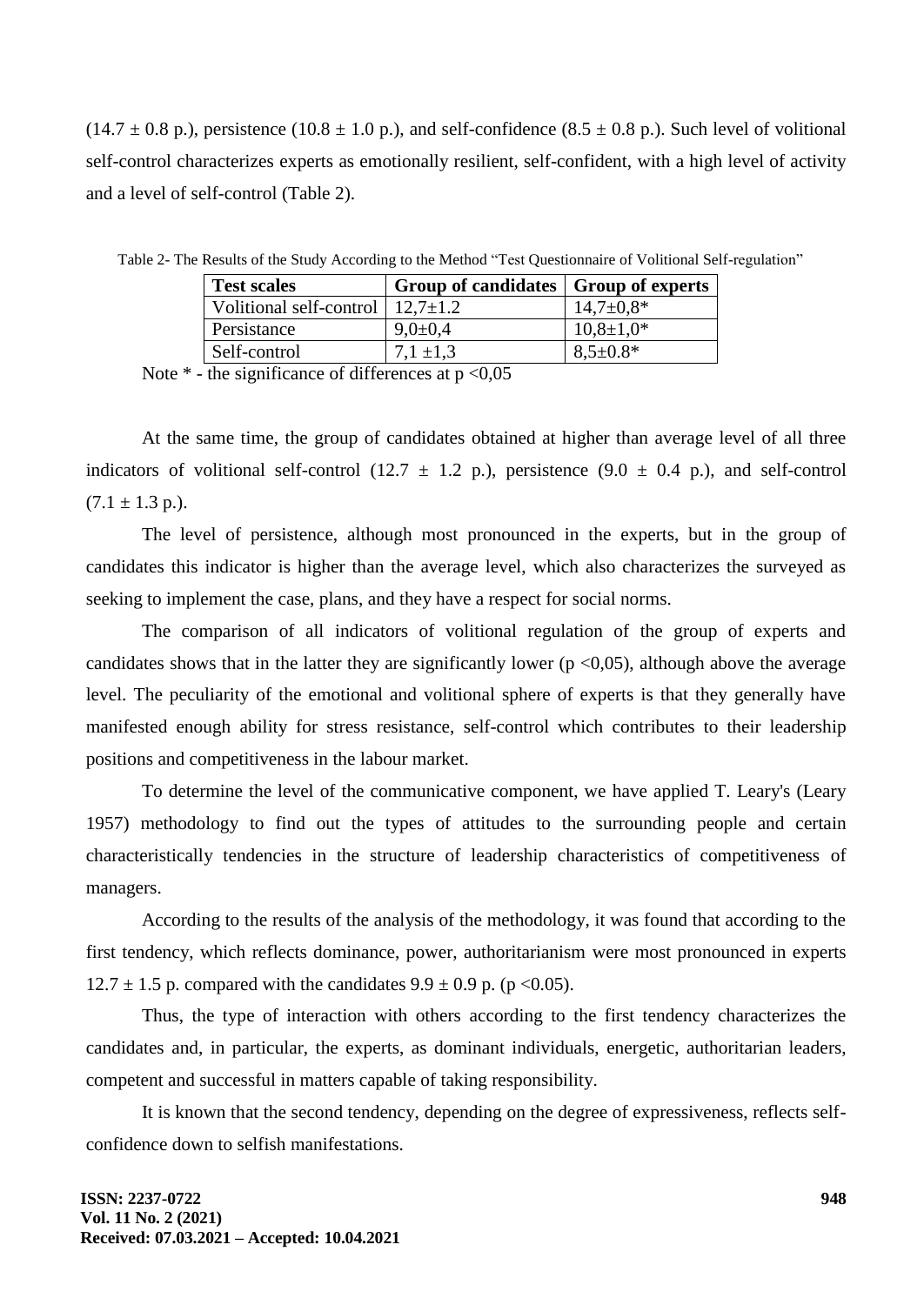It is determined that according to the fourth tendency the candidates have a suspicion index of  $10.7 \pm 1.2$  p., although in the group of experts it was by 1.1 p. more pronounced (p <0.05). The obtained results show that in the structure of leadership characteristics of the managers in ITC, the indicator of suspicion is essential and such individuals are inherent: criticality, scepticism, distrust, persistence, tendency to doubt, suspicion. This impedes interpersonal contacts and causes verbal aggression, although it should be noted that such individual features are more pronounced in the group of experts compared with the candidates ( $p \leq 0.05$ ).

The fifth tendency is somewhat beyond the professional qualities and leadership characteristics of managers in terms of yield ability, meekness, passive subjugation. Although on this scale the obtained indicators at the level of  $8.6 \pm 1.0$  p., may characterize experts as emotionally restrained, capable to obey, critical of themselves, and for the categories of candidates inherent in obedience, ease of embarrassment, modesty, and honest performance of their duties (at  $p \le 0.05$ ).

Similarly, we estimate the sixth tendency to define credibility in the group of surveyed which is defined at the level of 6.2-7.7 p. It is considered as a zone of moderate adaptive behaviour, which characterizes the examinees as inclined to conformism, enthusiasm for the environment, polite.

The seventh tendency, which determines friendliness and goodwill, has its peculiarities of expression. The group of experts is at the level of  $8.0 \pm 0.4$  p., which characterizes them as inclined to cooperate, flexible, and compromise in solving production problems, excessively conformal, enthusiasts in achieving goals that seek to be in the spotlight deserve recognition.

Candidates have an indicator of goodwill of  $9.7 \pm 0.5$  p. and compared to the experts it is higher at  $(p \le 0.05)$ . This indicates that the candidates are inherent in kindness with all, the orientation towards acceptance and social approval, the desire to satisfy everyone without regard to the situation; they often use mechanisms of displacement and suppression.

The peculiarity of altruism according to the eighth tendency in the group of experts has these indicators at the level of  $11.3 \pm 1.2$  p. This causes their hyper responsibility and hyperactivity concerning others but in some peculiar cases can be seen as an external "mask" that hides the personality of the opposite type. At the same time, the candidates have an altruism index of  $9.3 \pm 0.8$ p., which characterizes them as kind-hearted with excessive conformism; they are friendly, attentive, and mutually supportive.

Thus, the analysis of the communicative component of leadership characteristics of competitiveness revealed that the most pronounced among the experts were the following features of interaction: dominance, confidence, authoritarianism, demanding, aggressive. At the same time, the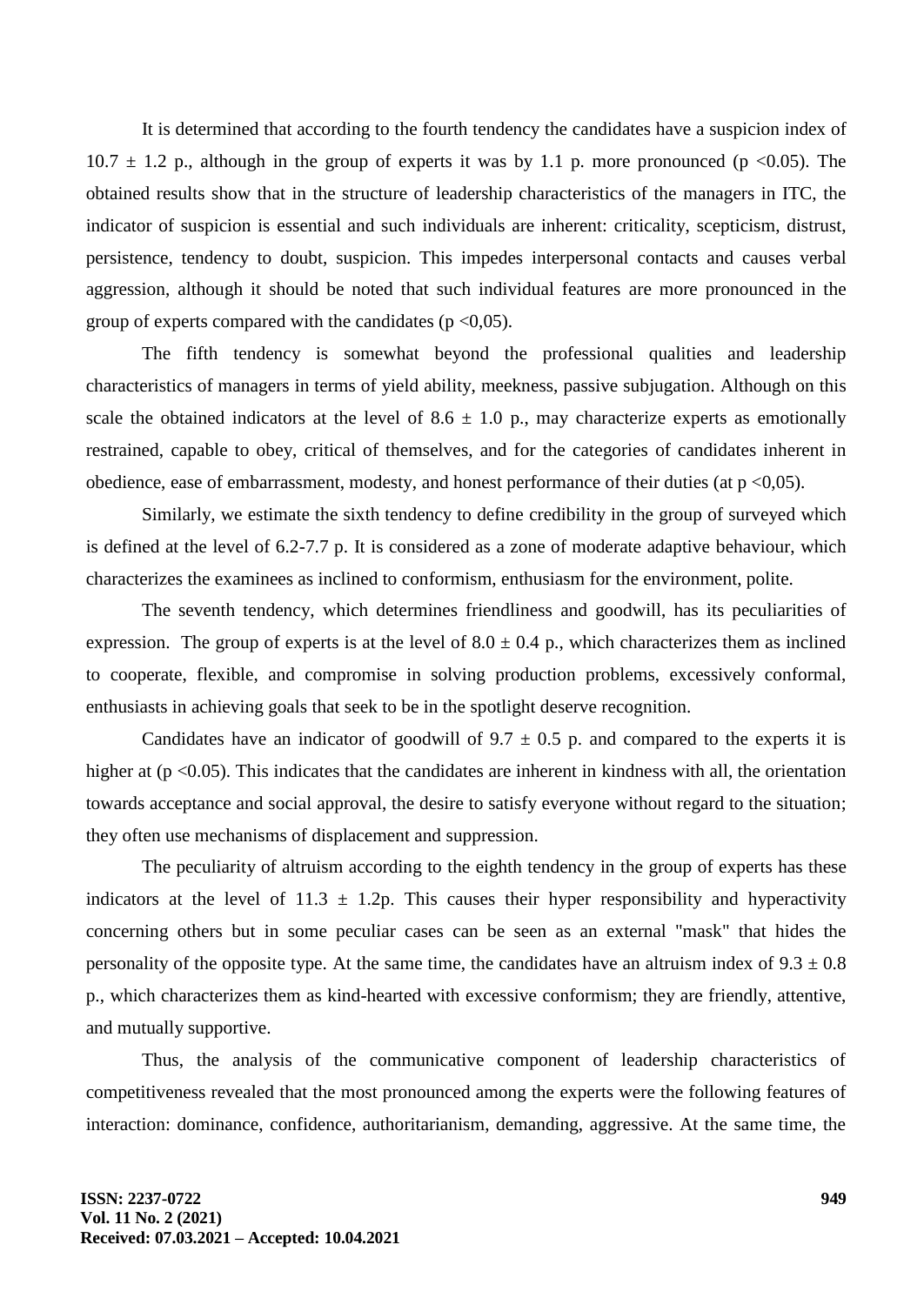candidates expressed aggression, a low level of friendliness, and altruism, which is caused by competition.

The individual-psychological sphere of personality is the component of the leadership characteristics of the competitiveness of the managers of MTC, which determines the peculiarities of the functioning of the psyche its style, and efficiency of activity, behaviour.

Thus, according to the FPI Neuroticism Scale, the lowest rates were recorded in the group of experts 2.4  $\pm$  0.05. At the higher rate they were observed in the representatives in the group of candidates  $5.5 \pm 0.06$  (at p <0.05). The Neuroticism at the level of high figures of average indicators (at the border of high ones) is observed in the group of candidates which testifies to certain problems of socio-psychological, economic, and domestic character which are conditioned by the choice of the further life path that might require for the examined the psychological help.

On the second scale - spontaneous aggressiveness, it is determined that its indicators at the level below the average recorded in the group of experts -  $4.0 \pm 0.2$  and the candidates -  $3.7 \pm 0.4$ .

Thus, the indicators of spontaneous aggression of experts and candidates are determined to be lower than the average level, and this indicates that the examinees do not have impulsive-aggressive behaviour.

Concerning the Depression Scale, its indicators are set at a low level of experts and candidates of 3.8-3.4 and this indicates the adequacy of the subjects' behaviour and attitudes towards themselves and the social environment.

Concerning the fourth scale, which examined the level of emotional stability of the subjects, the peculiarity of assessing its indicators is indicated in the opposite proportion - the higher the indicator, the lower the emotional stability, and vice versa

It was found that the highest level of emotional stability is inherent to the experts of 3.8  $\pm$ 0.4p.

In this case, the candidates showed manifestations of emotional instability of  $5.7 \pm 1.0$  p,  $p < 0.05$ .

The fifth scale is communication skills, characterizing real and potential manifestations of social activity, leadership needs for communication. This figure is determined by experts at the level of  $5.9 \pm 1.1$  p. Below the average indicators of communication skills were found in the group of candidates candidate at the level of  $4.3 \pm 0.2p$ . (p <0.05), which requires focused psycho-correction work to develop candidates' communication skills to enhance their leadership potential and effectiveness.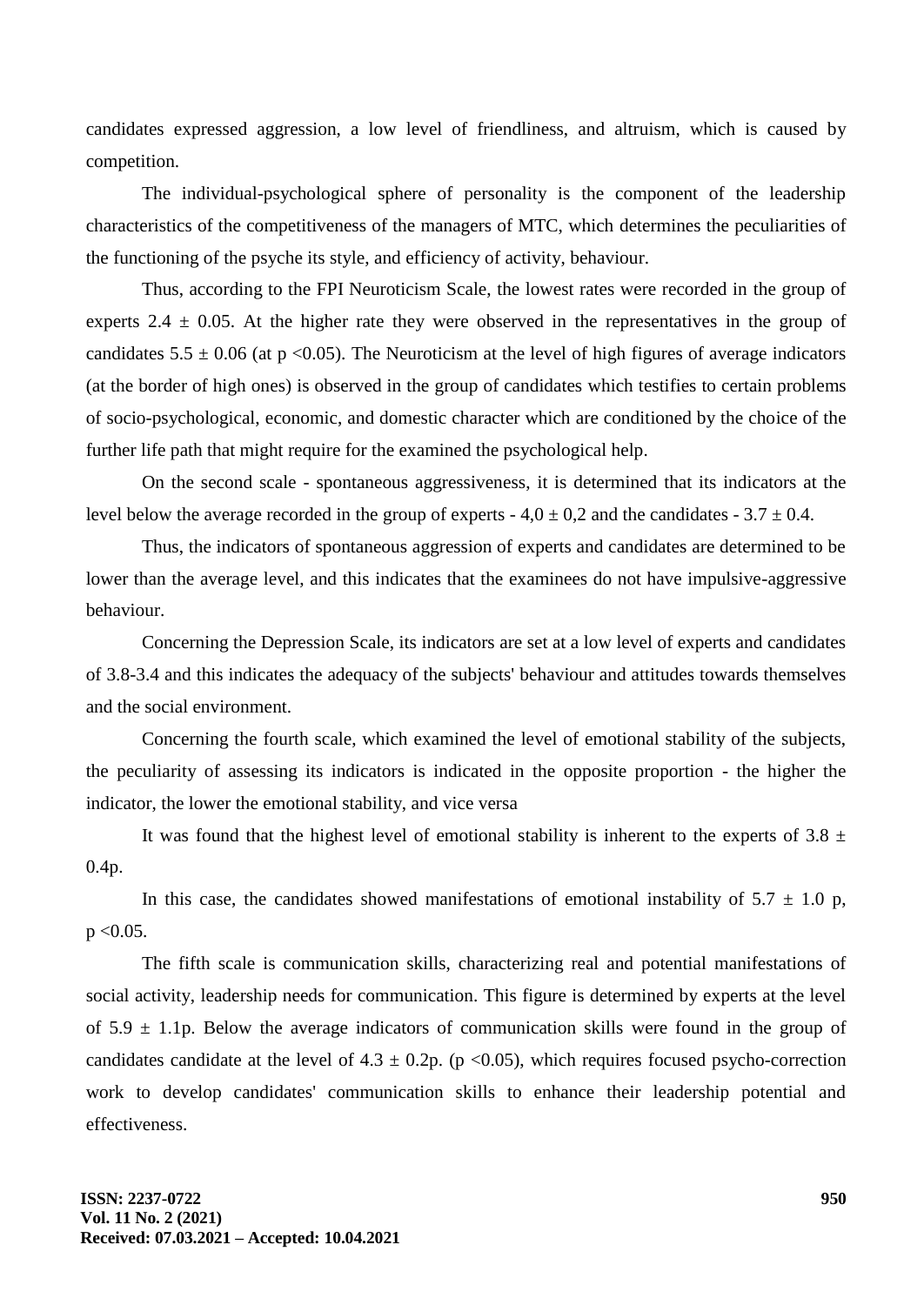On the scale of reactive aggressiveness, it was found that the most pronounced this indicator was in the group of experts  $7.5 \pm 1.6$  p. and such a high level is shown in the aggressive style of interaction, in the attitude towards the social environment and the expressed desire for domination. The same quite high level of reactive aggressiveness is also inherent in the candidates of  $6.9 \pm 1.5$ p. which requires psychological correction and harmonization of interaction.

Scale (VIII) reflects a person's tendency to respond to stress in everyday life. Thus, the smallest indicators on this scale are determined in the group of experts  $-3.4 \pm 0.2$ p. In this case, the more pronounced stress response to ordinary events inherent for candidates - 4.9  $\pm$  0.9 p., p <0,05. Such a level of indicators in the group of candidates, although within the average interpretative values of the methodology, but may indicate anxiety, tightness, uncertainty, which causes difficulties in social contacts, interaction, which does not contribute to leadership potential and efficiency.

The ninth scale allows us to assess the degree of openness of the individual, and high scores indicate the desire for trusting and frank interaction with others within a high level of self-control and vice versa. Within the limits of the average interpretive criteria of the method, the level of openness in experts was determined to be  $5.8 \pm 1.0$  p. At the same time, the candidates on the scale of openness recorded indicators at a low level of  $3.1 \pm 0.2$  and this indicates the manifestation of alertness, distrust, and insincere answers to the questions of the method.

On an X scale, high scores indicate the level of extraversion, and low - a pronounced introverted personality. It is found that in the candidates this indicator is high -  $7.3 \pm 1.1$ p. This characterizes them as confident, capable to take risky actions, hot-tempered, and impulsive. At the same time, the described properties in experts are expressed at the level of average manifestations according to the interpretative criteria of the method  $5.9 \pm 1.4$ p. Which indicates their self-confidence, ability to reasonable risk, optimism.

On a XI scale which stands for emotional lability, high scores indicate emotional instability, which is manifested in sharp mood swings, irritability, lack of self-regulation. It is established that in the group of candidates this indicator is within the average level  $5.3 \pm 0.8$  p. and in experts is  $3.4 \pm$ 0.7 p. and is regarded as a low level of emotional lability in comparison with the candidates.  $(at p < 0.05)$ .

On an XII scale - masculinise-feminism, the high indicators determine that the course of mental activity is mainly in the male type, and low - in the female. It has been established that this indicator is at a high level of  $7.3 \pm 1.3$  p. and  $7.4 \pm 1.2$  p., respectively, for experts and candidates.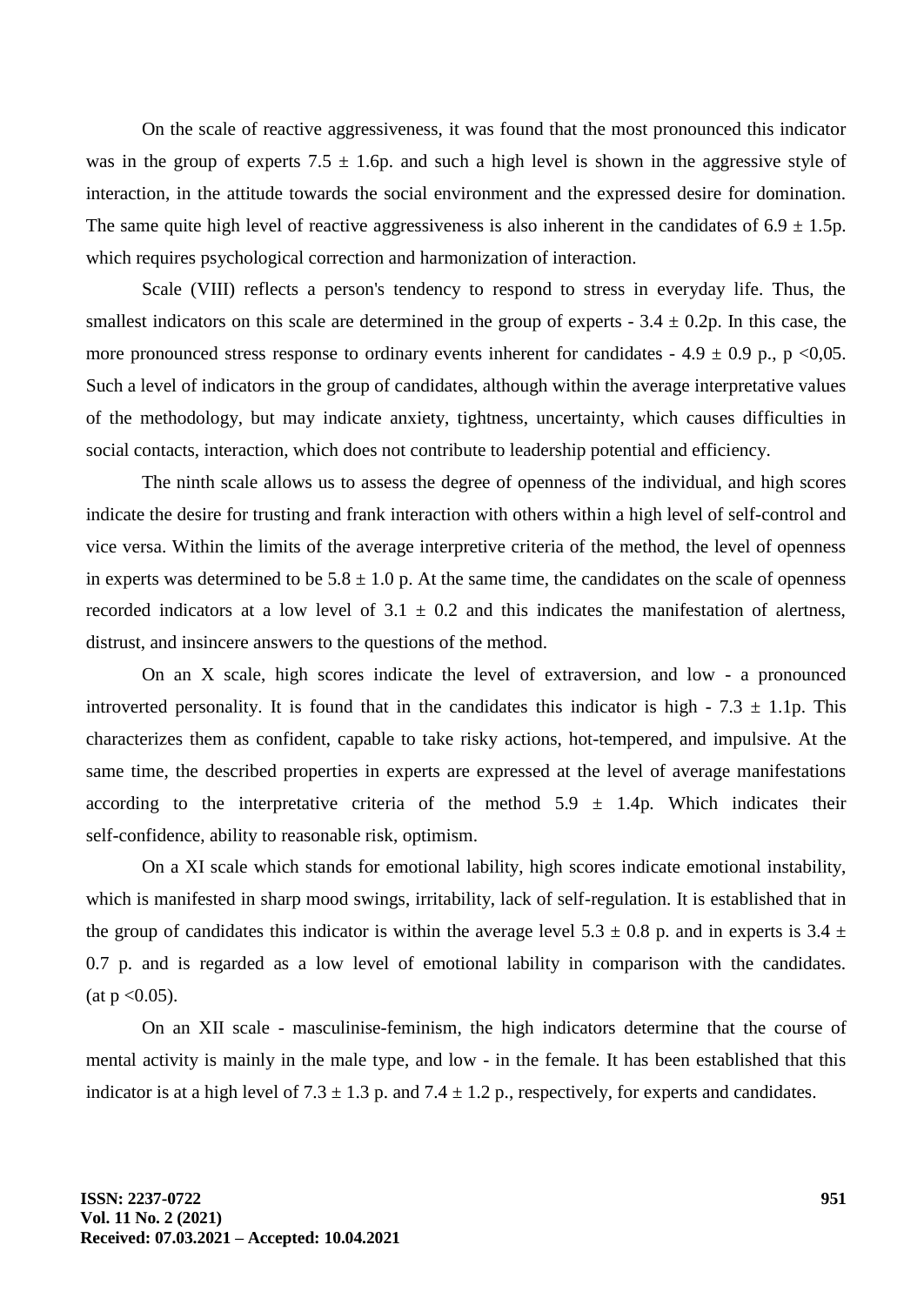As a result of the study of the individually-psychological manifestations of the leadership characteristics of the competitiveness of managers in ITC, the certain features of each of the surveyed groups are determined.

Thus, in the group of candidates, at the higher than average and high levels, according to the interpretative criteria of the Freiburg Personal Questionnaire, the indicators of spontaneous aggressiveness, emotional lability are determined and on the lower than average and low level – the emotional stability, sociability, and equilibrium, which had little to do with leadership manifestations and competitiveness.

Therefore, experts have a low level of neuroticism, depression, spontaneity, emotional lability, and a high level of balance, communication, openness. At the same time, a high level of reactive aggressiveness is determined which requires psychocorrection.

Thus, it is established that the individual-psychological factor of competitiveness of the managers in ITC is an important structure-forming component of the leadership characteristics of the competitiveness.

The general regularity is found out that for each group of surveyed there are certain levels of development of individual individual-psychological leadership qualities that determine the corresponding level of competitiveness of candidates and managers of ITC.

## **5. Conclusion**

Studying and understanding the theoretical and practical aspects of the phenomena of leadership and competitiveness are extremely multifaceted and ambiguous and contain some contradictions. Scientific approaches to the nature and significance of these changes depend on the historical realities and preferences of the research schools of researchers. At the same time, in our view, a systemic and unifying in the study of leadership and competitiveness is that both phenomena study specialist at the professional, psychological, social, and biological levels.

The analysis of the results of the empirical study established the model of competitiveness of managers in ITC, which includes motivational, adaptive mobility, emotional-volitional, communicative and individual-psychological factors, which allowed us to determine the appropriate psycho-diagnostic methods of the study.

Based on the purpose of the article, an analysis of the results of the study was carried out which characterize each factor. According to each factor that reveals the peculiarities of the variables which characterize leadership traits and determine the effectiveness of personality.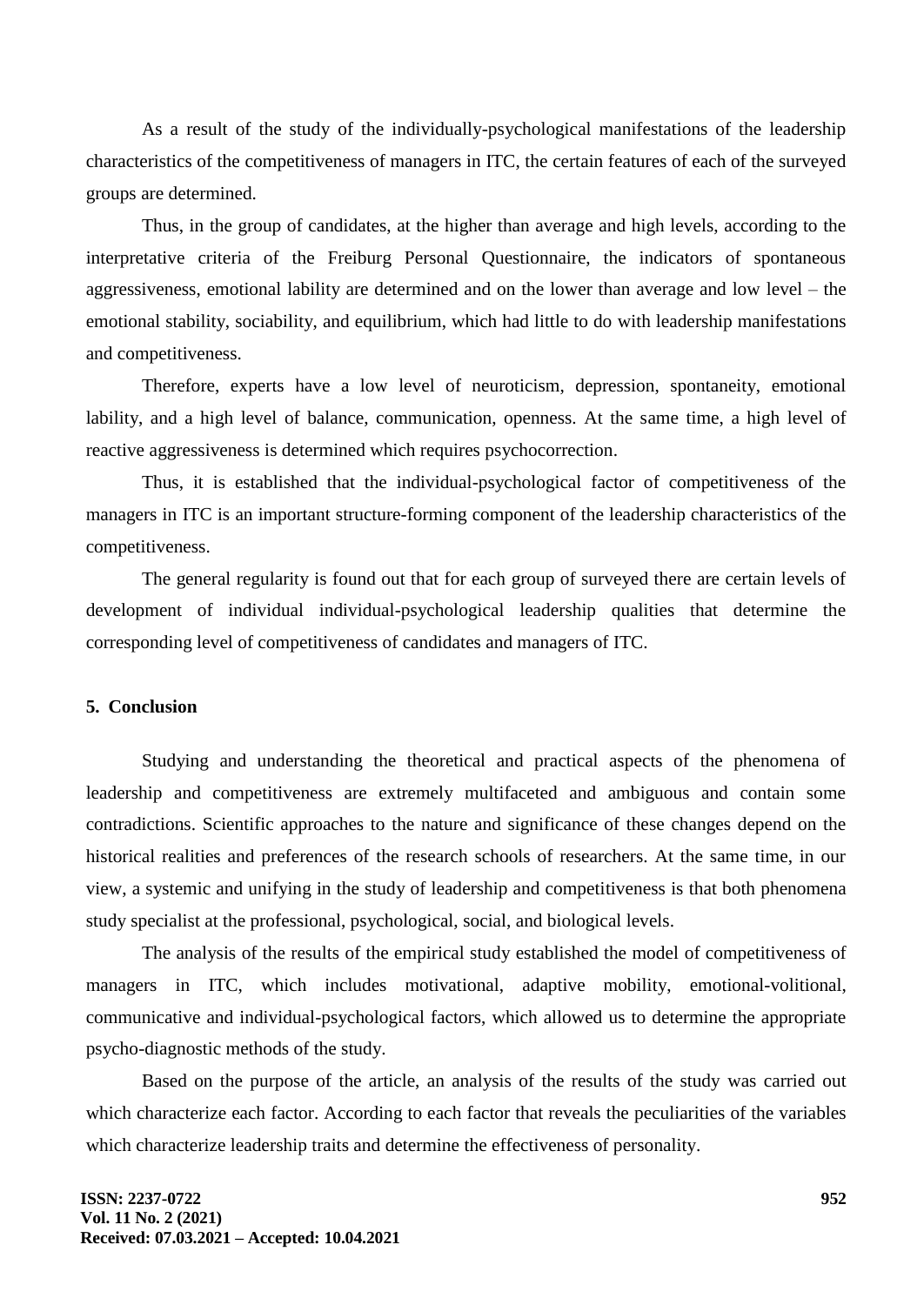It is proven that the leadership characteristics that determine the competitiveness on the motivational factor are manifested in the advantage of direct motives: material direction, initiative, and activity, innovation and risk, freedom and belonging. According to the adaptive mobility factor, the most prominent professionally important leadership qualities are the ability to easily change, adapt to certain circumstances, the tendency to innovate, the willingness to take responsibility, and to withstand destabilizing influences. The emotional-volitional factor is manifested by a high level of volitional self-control and perseverance.

According to the results of communicative factors, it is established that leaders have significantly higher levels of confidence, dominance, demandingness, authoritarianism, with manifestations of aggressiveness and selfishness. According to the individual-psychological characteristics, such leadership qualities are determined as a high level of balance, communicativeness, emotional stability, and low level of depressiveness and neurotic spontaneity, which determine the competitiveness of the individual.

The formation of leadership traits in the competitiveness of the examinees is happening due to the systematic functioning of the variables of each of the factors that determine a high level of motivation, adaptive mobility, communicative, volitional self-regulation, and individualpsychological characteristics, aimed at achieving success, significant social and social behaviour, communicative abilities and individual-psychological features, which ultimately leads to a harmonious combination.

The perspective of further work is to develop a computer psychodiagnostic, to create a psychological program for the formation of leadership qualities and competitiveness of the individual.

#### **References**

Argo, J., White, K., & Dahl, D. (2006). Social comparison theory and deception in the interpersonal exchange of consumption information. *Journal of Consumer Research*, *33*(1), 99–108. https://doi.org/10.1086/504140

Blank, W. (1995). *The Nine Natural Laws of Leadership*. New York: AMACOM.

Bodrov, V. (2003). *Workshop on Differential Psychodiagnostics of Professional Suitability*: Tutorial. Мoscow: PerSe.

Bussotti, L. (2019). When Public Managing Fails. The Housing Question in Europe. *Problems of Management in the 21st Century, 14*(1), 4.

Fiedler, F.E., & Potter, E.H. (1983). *Dynamics of Leadership effectiveness.* Small group and social interaction. VI London.

Calder, B.J. (1977). *An attribution theory of leadership. In New directions in organizational behavior.* St. Clair Press, 156-168.

**ISSN: 2237-0722 Vol. 11 No. 2 (2021) Received: 07.03.2021 – Accepted: 10.04.2021**